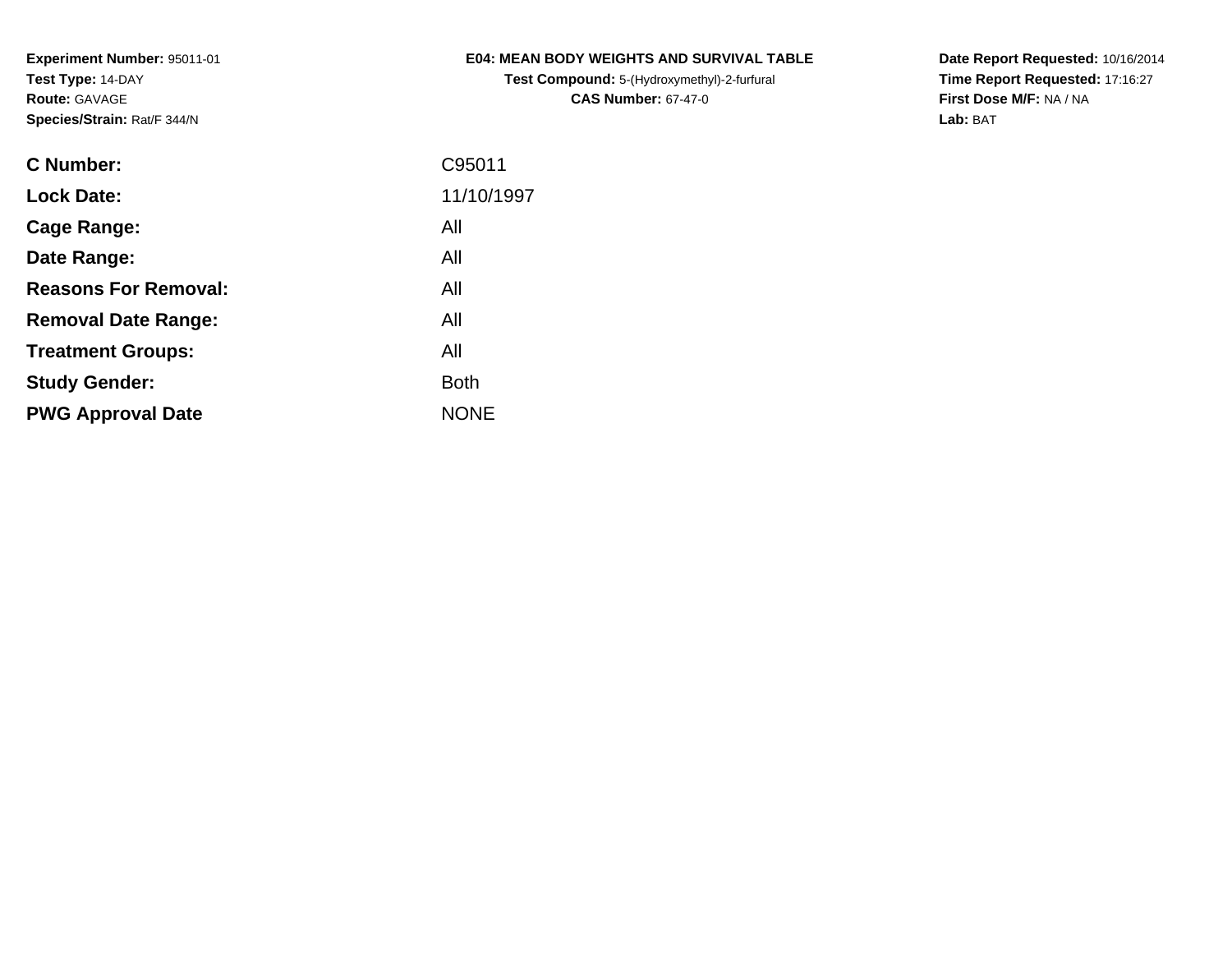## **E04: MEAN BODY WEIGHTS AND SURVIVAL TABLE**

**Test Compound:** 5-(Hydroxymethyl)-2-furfural

**CAS Number:** 67-47-0

**Date Report Requested:** 10/16/2014**Time Report Requested:** 17:16:27**First Dose M/F:** NA / NA**Lab:** BAT

#### **MALE**

| <b>DAY</b>         | 0 MG/KG |             |       | 94 MG/KG    |             |       | <b>MG/KG</b><br>188 |   |       | <b>MG/KG</b><br>375 |   |
|--------------------|---------|-------------|-------|-------------|-------------|-------|---------------------|---|-------|---------------------|---|
|                    | WT(g)   | N           | WT(g) | % OF CNTL N |             | WT(g) | % OF CNTL N         |   | WT(g) | % OF CNTL N         |   |
|                    | 111.4   | $5^{\circ}$ | 111.7 | 100.3       | -5          | 110.6 | 99.3                | 5 | 112.2 | 100.7               | 5 |
|                    | 137.4   | $5^{\circ}$ | 142.7 | 103.9       | $5^{\circ}$ | 140.5 | 102.3               | 5 | 139.2 | 101.3               | 5 |
| 14                 | 170.9   | 5           | 178.3 | 104.4       | $5^{\circ}$ | 170.7 | 99.9                | 5 | 174.1 | 101.9               | 5 |
| TERM<br><b>SAC</b> | 199.4   | 5           | 206.5 | 103.6       | -5          | 197.7 | 99.2                | 5 | 200.2 | 100.4               | 5 |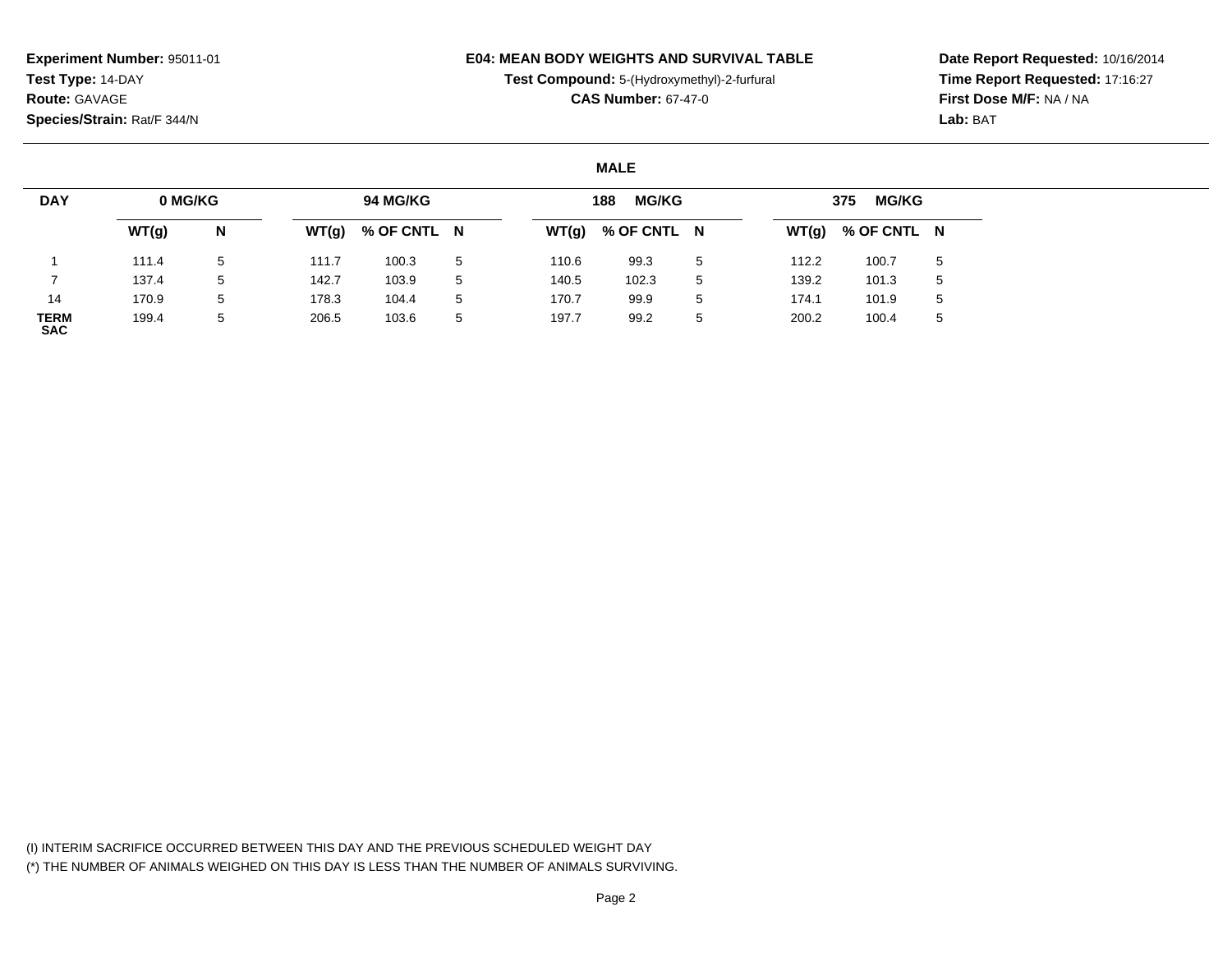# **E04: MEAN BODY WEIGHTS AND SURVIVAL TABLE**

**Test Compound:** 5-(Hydroxymethyl)-2-furfural

**CAS Number:** 67-47-0

**Date Report Requested:** 10/16/2014**Time Report Requested:** 17:16:27**First Dose M/F:** NA / NA**Lab:** BAT

#### **MALE**

| <b>DAY</b>          |       | <b>MG/KG</b><br>750 |   |       | 1500 MG/KG  |   |
|---------------------|-------|---------------------|---|-------|-------------|---|
|                     |       | $WT(g)$ % OF CNTL N |   | WT(g) | % OF CNTL N |   |
|                     | 111.3 | 99.9                | 5 | 110.9 | 99.6        | 5 |
|                     | 139.2 | 101.3               | 5 | 132.5 | 96.4        | 4 |
| 14                  | 173.0 | 101.3               | 5 | 153.6 | 89.9        | 4 |
| <b>TERM<br/>SAC</b> | 206.5 | 103.6               | 5 | 180.5 | 90.5        | 4 |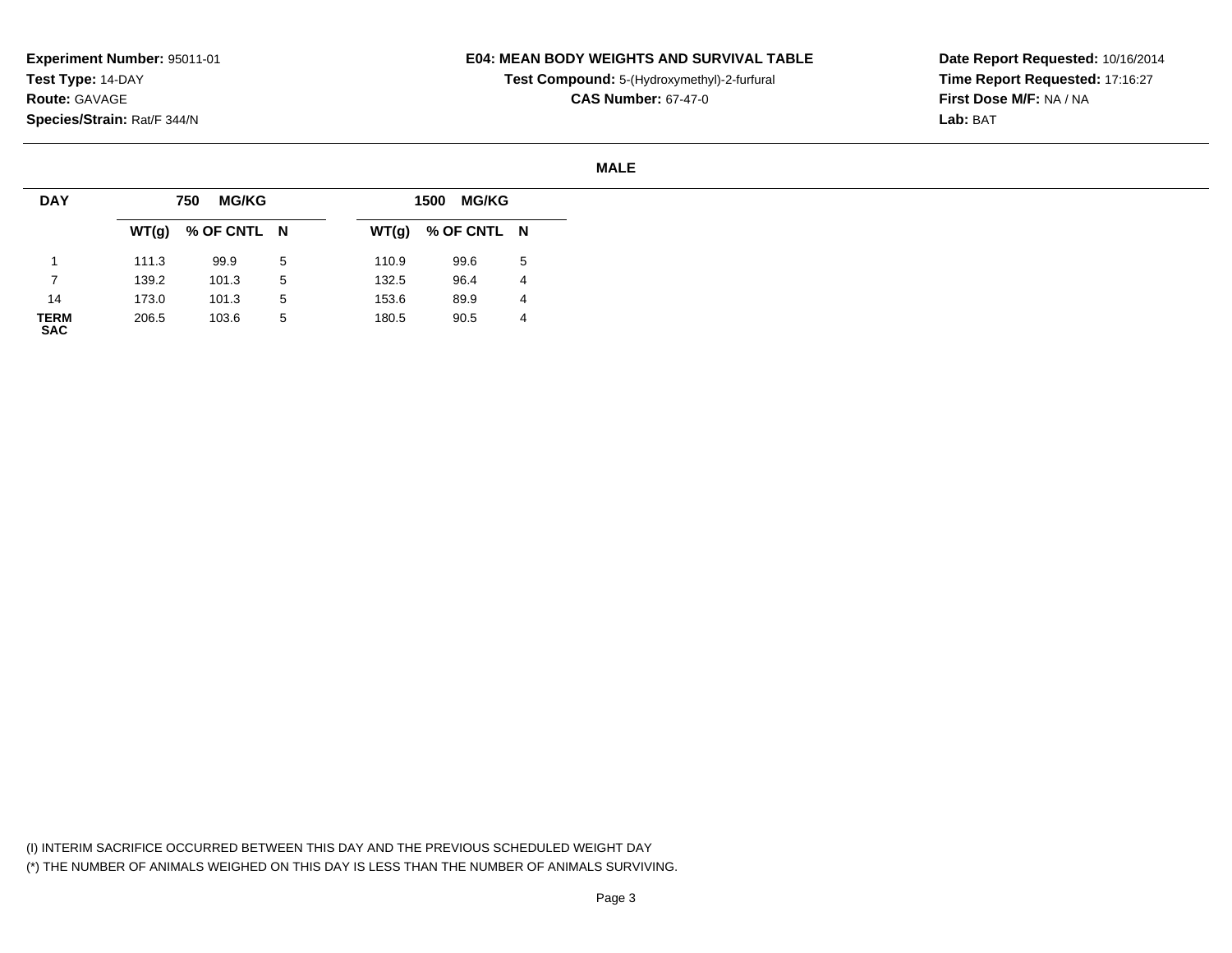# **E04: MEAN BODY WEIGHTS AND SURVIVAL TABLE**

**Test Compound:** 5-(Hydroxymethyl)-2-furfural **CAS Number:** 67-47-0

\*\*\*END OF MALE DATA\*\*\*

**Date Report Requested:** 10/16/2014**Time Report Requested:** 17:16:27**First Dose M/F:** NA / NA**Lab:** BAT

(I) INTERIM SACRIFICE OCCURRED BETWEEN THIS DAY AND THE PREVIOUS SCHEDULED WEIGHT DAY(\*) THE NUMBER OF ANIMALS WEIGHED ON THIS DAY IS LESS THAN THE NUMBER OF ANIMALS SURVIVING.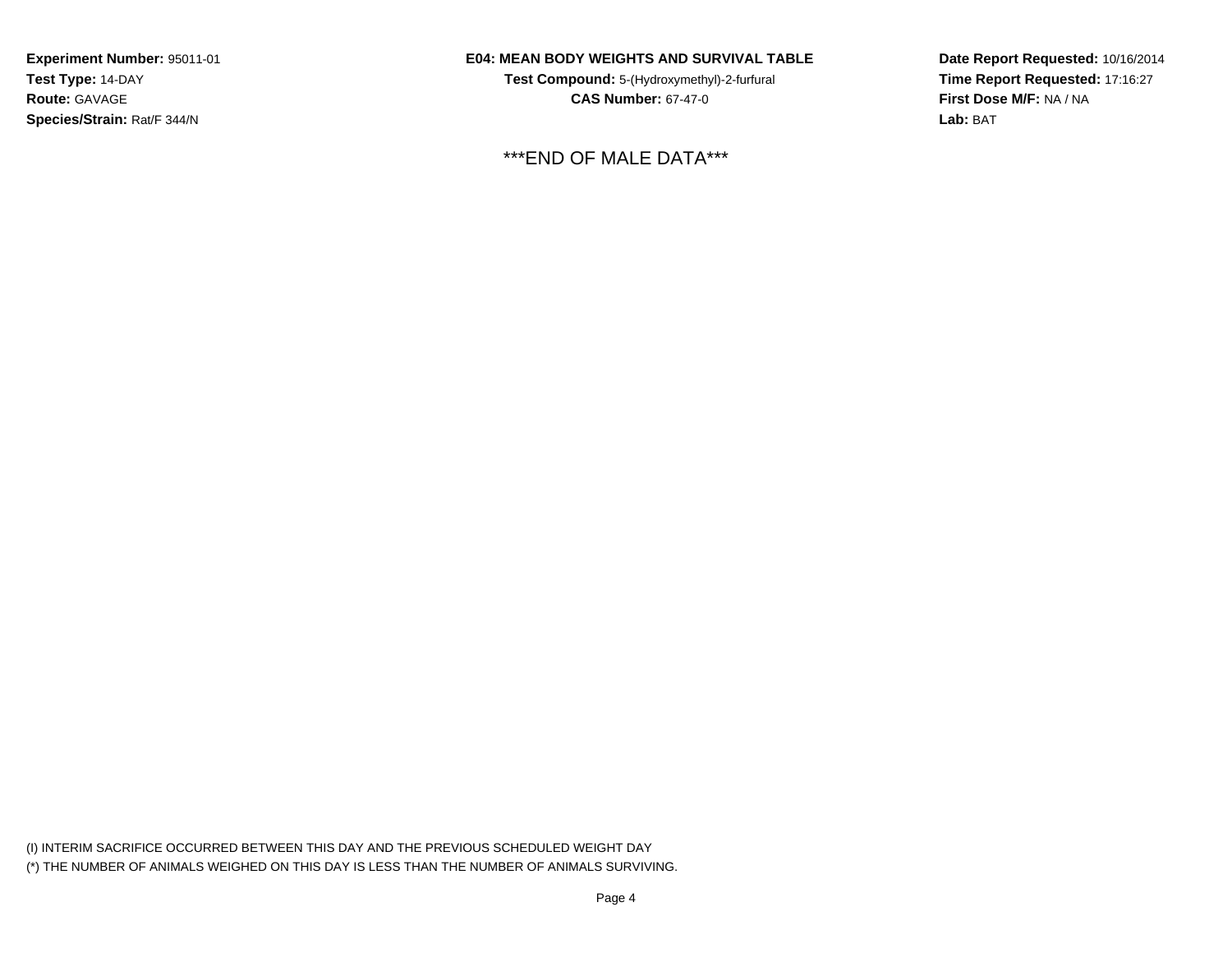# **E04: MEAN BODY WEIGHTS AND SURVIVAL TABLE**

**Test Compound:** 5-(Hydroxymethyl)-2-furfural

**CAS Number:** 67-47-0

**Date Report Requested:** 10/16/2014**Time Report Requested:** 17:16:27**First Dose M/F:** NA / NA**Lab:** BAT

#### **FEMALE**

| <b>DAY</b>                | 0 MG/KG |   |       | 94 MG/KG    |    |       | <b>MG/KG</b><br>188 |    |       | <b>MG/KG</b><br>375 |   |
|---------------------------|---------|---|-------|-------------|----|-------|---------------------|----|-------|---------------------|---|
|                           | WT(g)   | N | WT(g) | % OF CNTL N |    | WT(g) | % OF CNTL N         |    |       | $WT(g)$ % OF CNTL N |   |
|                           | 101.0   | 5 | 99.2  | 98.2        | 5  | 99.6  | 98.7                | -5 | 100.0 | 99.1                | 5 |
|                           | 114.9   | 5 | 113.6 | 98.8        | 5  | 113.9 | 99.1                | 5  | 112.2 | 97.7                | 5 |
| 14                        | 128.4   | 5 | 128.5 | 100.1       | -5 | 127.6 | 99.4                | 5  | 128.0 | 99.7                | 5 |
| <b>TERM</b><br><b>SAC</b> | 139.0   | 5 | 139.9 | 100.6       | 5  | 139.5 | 100.4               | 5  | 137.4 | 98.9                | 5 |

(I) INTERIM SACRIFICE OCCURRED BETWEEN THIS DAY AND THE PREVIOUS SCHEDULED WEIGHT DAY(\*) THE NUMBER OF ANIMALS WEIGHED ON THIS DAY IS LESS THAN THE NUMBER OF ANIMALS SURVIVING.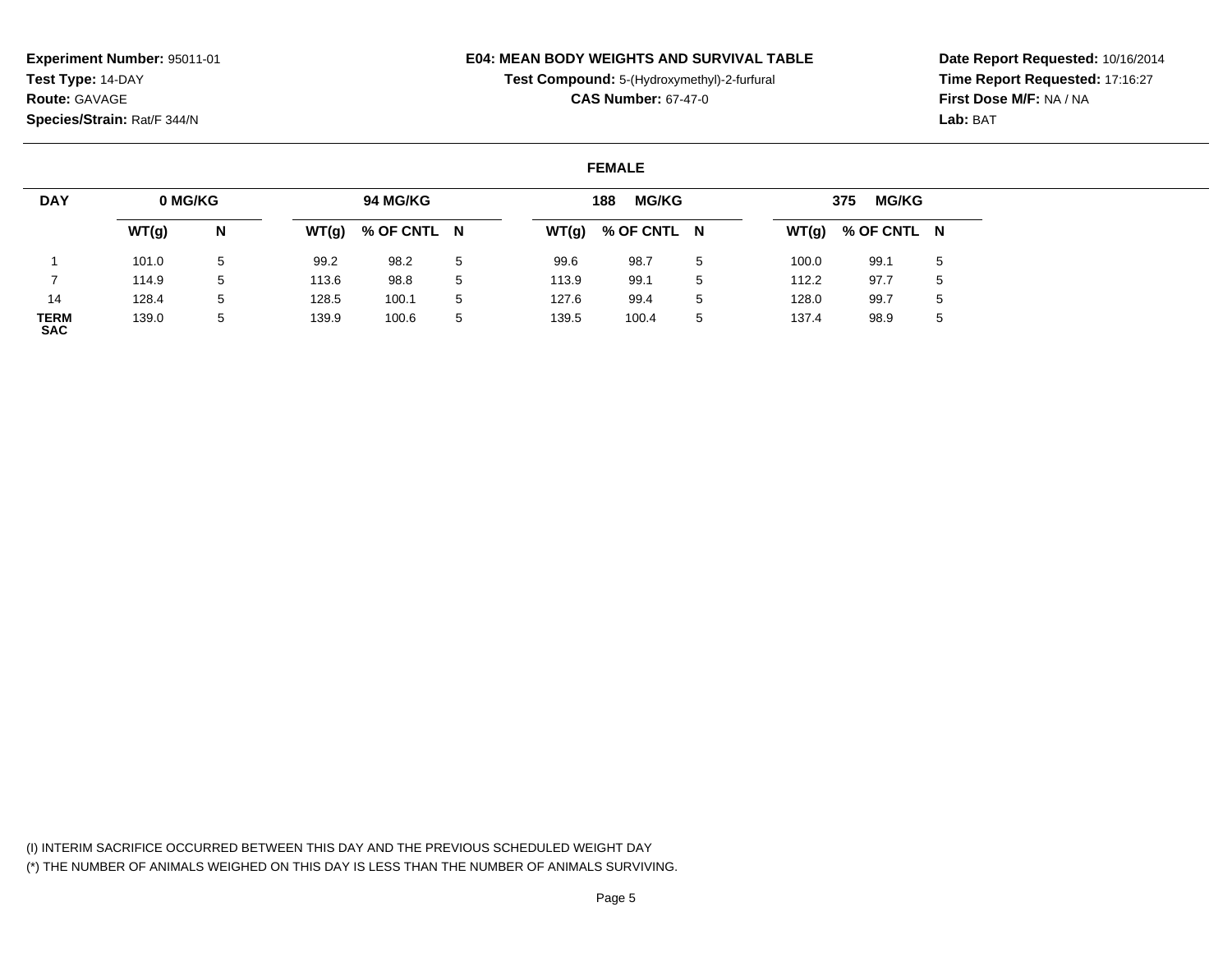### **E04: MEAN BODY WEIGHTS AND SURVIVAL TABLE**

**Test Compound:** 5-(Hydroxymethyl)-2-furfural

**CAS Number:** 67-47-0

**Date Report Requested:** 10/16/2014**Time Report Requested:** 17:16:27**First Dose M/F:** NA / NA**Lab:** BAT

#### **FEMALE**

| <b>DAY</b>                |       | <b>MG/KG</b><br>750 |   |       | 1500 MG/KG  |             |
|---------------------------|-------|---------------------|---|-------|-------------|-------------|
|                           |       | $WT(g)$ % OF CNTL N |   | WT(g) | % OF CNTL N |             |
|                           | 102.0 | 101.0               | 5 | 100.3 | 99.3        | 5           |
|                           | 115.7 | 100.7               | 5 | 110.0 | 95.8        | $\mathbf b$ |
| 14                        | 131.2 | 102.2               | 5 | 124.8 | 97.3        | $\mathbf b$ |
| <b>TERM</b><br><b>SAC</b> | 138.7 | 99.8                | 5 | 134.4 | 96.7        | ა           |